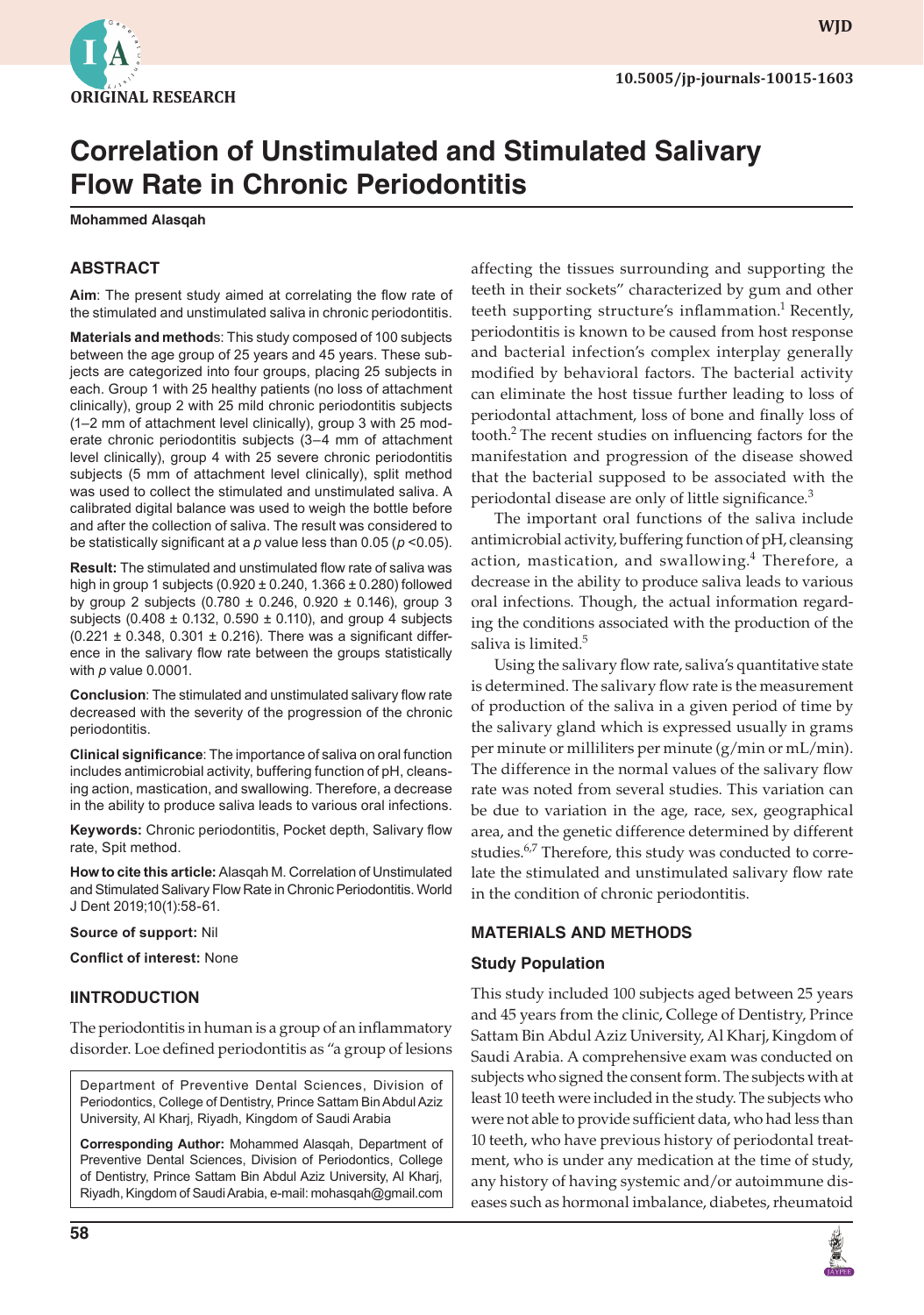arthritis, systemic lupus erythematosus and Sjogren's syndrome were not included from the study.

The subjects were divided into four groups, 25 in each group:

- *• Group 1:* 25 healthy patients (no clinical attachment loss)
- *• Group 2:* 25 mild chronic periodontitis patients (clinical attachment level of 1–2 mm)
- *• Group 3:* 25 moderate chronic periodontitis patients (clinical attachment level of 3–4 mm)
- *• Group 4:* 25 severe chronic periodontitis patients (clinical attachment level of 5 mm)

## **Calibration of the Examiner**

The principal investigator was responsible for the collection of data. To know the intraexaminer difference, a kappa value was calculated (0.8), which was considered to be sufficient for the study. The examination was conducted on every 20th participant to check the error in the examination.

## **Collection of Unstimulated and Stimulated Saliva**

The spit method was used to collect unstimulated saliva for 5 minutes. The saliva was collected during a specific time period between 8:30 am and 11:30 pm. using a milliliter per minute scale, the salivary flow rate was calculated. The saliva was calculated before conducting the clinical examination to avoid the unwanted stimulation of the minor and major salivary glands when examining with intraoral equipment. The subjects were informed clearly about the study protocol and usage of a stopwatch to check the saliva collection period. A plastic bottle of 40 mL, with 5 cm in diameter and a tight-fitting lid, was used to collect saliva. The empty bottle before and after the saliva collection was weighed using a calibrated digital balance (JY-09, Twins electronic Kitchen scale) which is near to 0.1 mg. The weight difference was calculated after 5 minutes of the collection period. The weight was divided by the duration (5 min) to find the salivatory flow rate of the individual.

Subjects were instructed to sit still and lean forward head over the plastic bottle. Subjects were instructed to chew the chewing gum following the pace of the metronome (approx. 70 strokes/min). For every minute, the subjects were instructed to spit the saliva in the bottle without swallowing.

## **Clinical Assessment**

The periodontal attachment level was measured clinically using a conventional periodontal probe from the four points of the teeth. The probe was inserted parallelly along the long axis of the tooth. The pocket depth was measured in each tooth from the gingival margin to the base at six sites.

# **RESULT**

The association of the chronic periodontitis with the unstimulated salivary flow rate is presented as Table 1. The flow rate was more in healthy subjects  $(0.920 \pm 0.240)$ , followed by subjects with mild chronic periodontitis  $(0.780 \pm 0.246)$ , subjects with moderate chronic periodontitis ( $0.408 \pm 0.132$ ) and subjects with severe chronic periodontitis (0.221  $\pm$  0.348). There was a significant difference between the group statistically with a *p* value less than 0.05 (*p* 0.0001).

The association of the chronic periodontitis with the stimulated salivary flow rate is presented as Table 2. The flow rate was more in healthy subjects  $(1.366 \pm 0.280)$ , followed by subjects with mild chronic periodontitis  $(0.920 \pm 0.146)$ , subjects with moderate chronic periodontitis  $(0.590 \pm 0.110)$ and subjects with severe chronic periodontitis (0.301 ± 0.216). There was a significant difference between the group statistically with a *p* value less than 0.05 (*p*  –0.0001). The salivary (stimulated and unstimulated) flow rate of chronic periodontitis patients is represented in Graph 1.

## **Statistical Analysis**

The analysis of data was done using SPSS software version 17.0 with a one-way analysis of variance (ANOVA).

| Groups  | N  | $Mean \pm SD$                                                                                    | F value | p value   |  |
|---------|----|--------------------------------------------------------------------------------------------------|---------|-----------|--|
| Group 1 | 25 | $0.920 \pm 0.240$                                                                                | 26.146  | $0.0001*$ |  |
| Group 2 | 25 | $0.780 \pm 0.246$                                                                                |         |           |  |
| Group 3 | 25 | $0.408 \pm 0.132$                                                                                |         |           |  |
| Group 4 | 25 | $0.221 \pm 0.348$                                                                                |         |           |  |
|         |    | <b>Table 2:</b> Association of stimulated salivary flow rate with chronic periodontitis patients |         |           |  |
| Groups  | N  | $Mean \pm SD$                                                                                    | F value | p value   |  |
| Group 1 | 25 | 1.366±0.280                                                                                      | 29.649  | $0.0001*$ |  |
| Group 2 | 25 | $0.920 \pm 0.146$                                                                                |         |           |  |
| Group 3 | 25 | $0.590 \pm 0.110$                                                                                |         |           |  |
| Group 4 | 25 | $0.301 \pm 0.216$                                                                                |         |           |  |
|         |    |                                                                                                  |         |           |  |

**Table 1:** Association of unstimulated salivary flow rate with chronic periodontitis patients

*World Journal of Dentistry, January-February 2019;10(1):58-61* **59**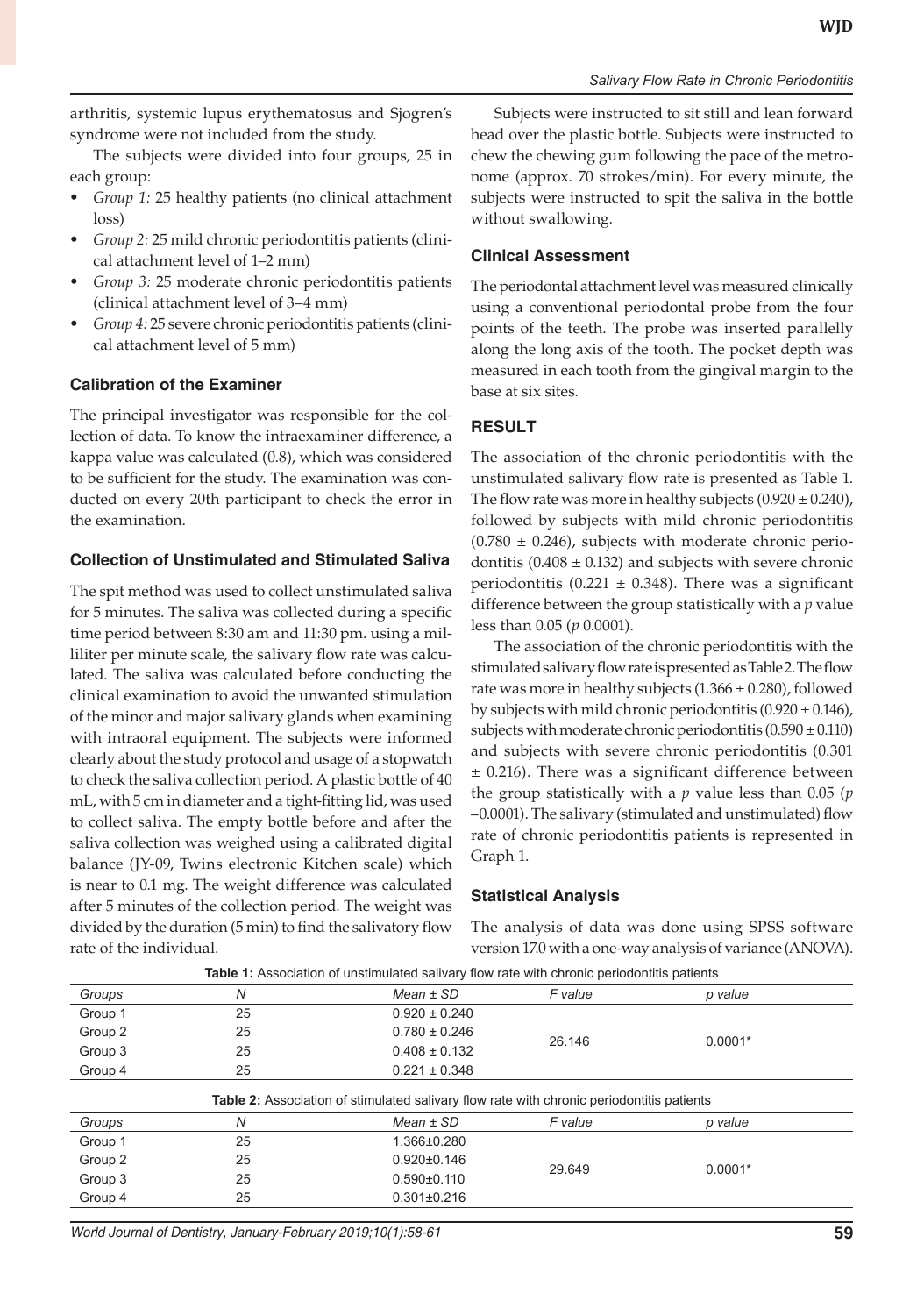#### *Mohammed Alasqah*



**Graph 1:** Salivary flow rate with chronic periodontitis patients

The data proved to be significant statistically with a *p* value less than 0.05 (*p* <0.05).

#### **DISCUSSION**

There are many studies which focus on the association of the periodontal disease with salivary pathogens.<sup>8,9</sup> It is commonly known that the saliva harbors the periodontal pathogens, but the association of the periodontal pathogens with the salivary flow rate is unknown. The salivatory flow rate associated with the periodontal pathogens reflects the patient's periodontal condition. This phenomenon is studied extensively, the research suggesting the possible relationship between the salivary parameters with periodontitis and gingivitis is very little. $3$ 

The prevalence of the chronic periodontal disease involves persistence inflammation characterized by the formation of biofilms of gram-positive and gram-negative bacteria, leading to breaking the connective tissue attachment with the tooth structure further leading to alveolar bone destruction which causes mobility of the tooth and tooth loss.<sup>10</sup>

The present study result showed the significant correlation between the salivary flow rate with the chronic periodontal disease with a *p* value less than 0.05. This finding is compared with the studies conducted by Farsi et al.,<sup>11</sup> Marton et al.<sup>12</sup> which showed the low resting salivary flow rate in patients with periodontal disease. The studies by Almstahl and Wikstrom,<sup>13</sup> Hirotomi et al.<sup>14</sup> showed no significant relation between periodontal disease with saliva. These finding turned out to be inconclusive to understand the complex role of saliva responding to the periodontal disease occurrence.

The study results from Shaila et al.<sup>15</sup> turned out to be completely different from the present study, which showed no correlation between salivary flow rate and periodontitis nor with healthy individuals. There was no usage of the standard protocol to collect the saliva,

which might have led to irrelated results. In the study, 5 mL of saliva was collected without any restriction in the time duration, the flow rate was calculated with the different time duration which differed in each patient. To determine the qualitative composition of the saliva, 5 mL of saliva was collected. The selection criteria for periodontitis included based on the loss of attachment with a pocket depth of  $\geq$ 5 mm at least at eight sites. This criterion might have affected the consideration of localized periodontal disease. There are chances of miss interpretation of reduced periodontium and gingivitis as periodontitis.

In the present study, the salivary flow rate was measured in two ways. The salivary gland's functional capacity was measured by stimulated salivary flow rate, which can also be used as a marker to detect the extent of glad dysfunction, whereas the amount of saliva which is constantly secreted into the oral cavity was measured by unstimulated salivary flow rate method. The decrease in the stimulated salivary flow rate showed to be significantly associated with the increase in the oral cavity anaerobic bacteria during chronic periodontitis condition as per the study conducted by Loesche et al.<sup>16</sup>

The salivary gland capacity is significantly affected by conditions other than periodontitis causing secretory dysfunction, but then there is no strong proof for clarification. The mechanism probably related is due to increase in the proinflammatory cytokine levels [tumor necrosis factor-β (TNF-β), interleukin (IL-17), IL-2] during periodontitis which causes hyposalivation trigged by glandular dysfunction.<sup>17</sup> The production of reactive oxygen species (ROS) is speeded up by the hyperresponsive polymorphoneutrophils (PMNs), which is activated by inflammatory cytokines. As that of physiological aging, the periodontitis leads to an increase in the buildup of oxidative stress causing structural changes.<sup>18</sup> This study might be the first to show the periodontal disease effect on salivary glands and its flow like the best of our knowledge.

The inflammatory condition of the periodontal tissue is called periodontitis. The increase in the salivary flow rate can lead to an increase in the crevicular fluid which is an inflammatory exudate. As a defense mechanism, increased salivary flow rate delivers the immune cells along with inflammatory mediators to the infection site. There are many functions of saliva such as cleansing action, control of pH, importantly antimicrobial activity.<sup>19,20</sup> The oral cavity is protected from infectious microorganisms by the presence of neutrophils, antimicrobial peptides, thiocyanates and other molecules with antimicrobial properties in the whole saliva. Therefore, it can be expected to have an inflammatory response co-inside with the increase in the salivary flow rate as a reasonable body response.